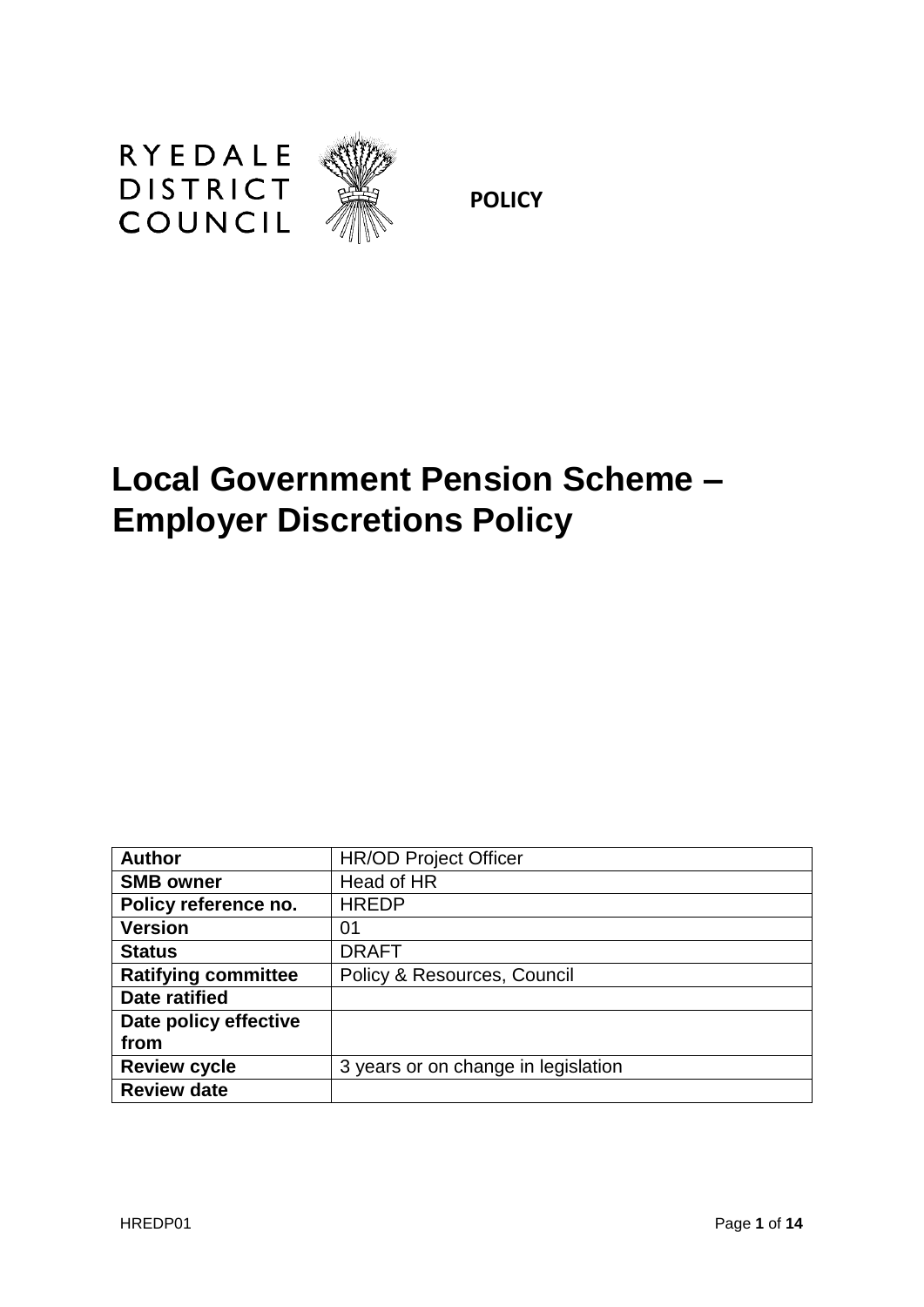## **Introduction**

The Local Government Pension Scheme regulations require employers who participate in the Local Government Pension Scheme (LGPS) to draw up and publish a discretions policy and to keep it under review.

Discretions are powers that enable employers to choose how to apply the scheme in respect of certain provisions. Discretions only apply at the time of application and are subject to change.

When the Council sets and reviews these employer discretions, consideration is given to:

- Cost discretionary powers come with a cost attached policies mustn't lead to a loss of confidence in public services and therefore have to be affordable.
- Basis on which decisions are made policies should not be as rigid or restrictive as to prevent flexibility where a possibly unanticipated situation requires it.
- Equality criteria that do not discriminate and where decisions are objectively iustified

There are many employer discretions in the current Scheme regulations and several more still existing from previous Schemes; however only a relatively small number of employer discretions have to be published.

The LGPS Employer Discretions Policy is therefore the Council's written policy statement detailing all mandatory employer discretions, plus a number of non-mandatory employer discretions the LGPS recommend employers also publish.

North Yorkshire Pension Fund Board publish the Administering Authority discretions on their website.

### **Scope and Policy**

Due to changes of the Scheme over time, different regulations and provisions may apply to pension benefits and pensionable service accrued under different arrangements. This policy sets out the relevant discretions in different sections. At the commencement of each section the applicable Regulations are detailed.

#### **Sections**

| <b>Section</b> | <b>Contents</b>                                                                                                                                                                                                                 | Page |
|----------------|---------------------------------------------------------------------------------------------------------------------------------------------------------------------------------------------------------------------------------|------|
|                | Discretions from 1 April 2014 in relation to post 31 March 2014<br>active members (excluding councillor members) and post 31<br>March 2014 leavers (excluding councillor members)                                               | 4    |
| $\mathcal{P}$  | Discretions in relation to scheme members (excluding<br>councillor members) who ceased active membership on or<br>after 1 April 2008 and before 1 April 2014                                                                    | 8    |
|                | Discretions in relation to:<br>• councillor members who ceased active membership on or<br>after 1 April 1998 and<br>• any other scheme members who ceased active<br>membership on or after 1 April 1998 and before 1 April 2008 | 9    |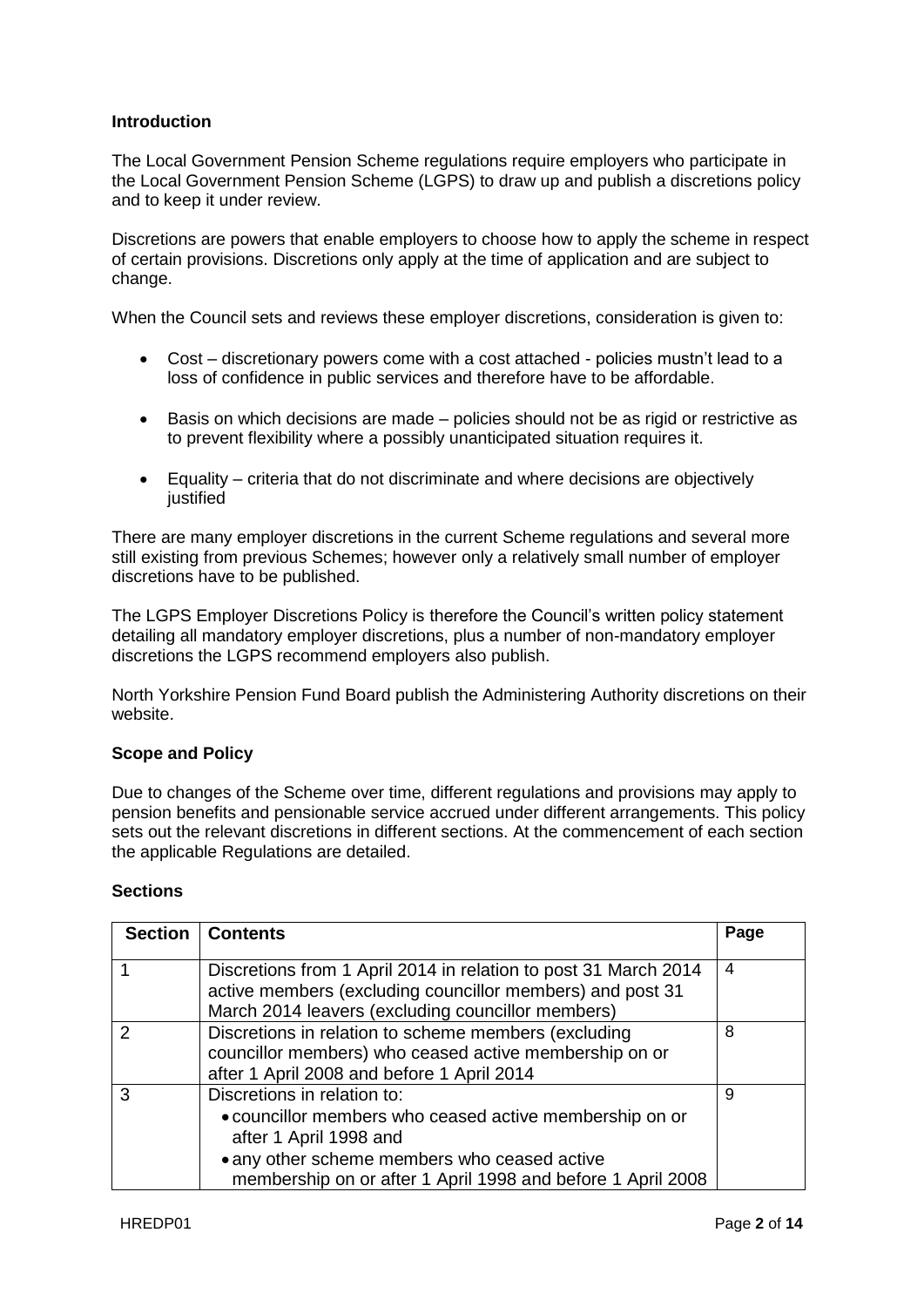|   | Discretions in relation to scheme members who ceased active<br>membership before 1 April 1998                   | 10 |
|---|-----------------------------------------------------------------------------------------------------------------|----|
| 5 | Discretions in relation to redundancy and compensatory<br>payments on the early termination of employment       | 10 |
| 6 | Discretions in relation to any compensatory added years<br>awarded before 1 April 2007                          | 11 |
|   | Injury allowances as they apply to leavers, deaths and<br>reductions in pay that occurred after 15 January 2012 | 12 |

## **Definitions**

Within the Regulations all discretions have a classification as follows:

- Mandatory an employer must formulate, publish and keep under review a policy on these discretions.
- Recommended there is no requirement for an employer to publish a written policy on these discretions. However, as these matters arise fairly frequently it may be appropriate so that members can be clear on your policy on these matters.
- Less common there is no requirement for employers to publish a written policy on these discretions, though they may choose to do so.

Within a number of the discretions, reference is made to **administrative shortcomings**. The following would be considered an administrative shortcoming:

- A scheme member is not given appropriate advice/information to enable him/her to transfer pension rights
- A scheme member contacts RDC, NYPF or a previous pension scheme regarding transfer within 12 months but does not receive correct or sufficient information to enable them to make a proper decision
- A scheme member believes that the action he/she has taken within 12 months is sufficient to have effected transfer
- A scheme member has used his/her best endeavours to effect a transfer within 12 months of joining the scheme but the transfer has not taken place for reasons outside of his/her control, e.g. investigation into mis-selling, winding up of previous fund, etc.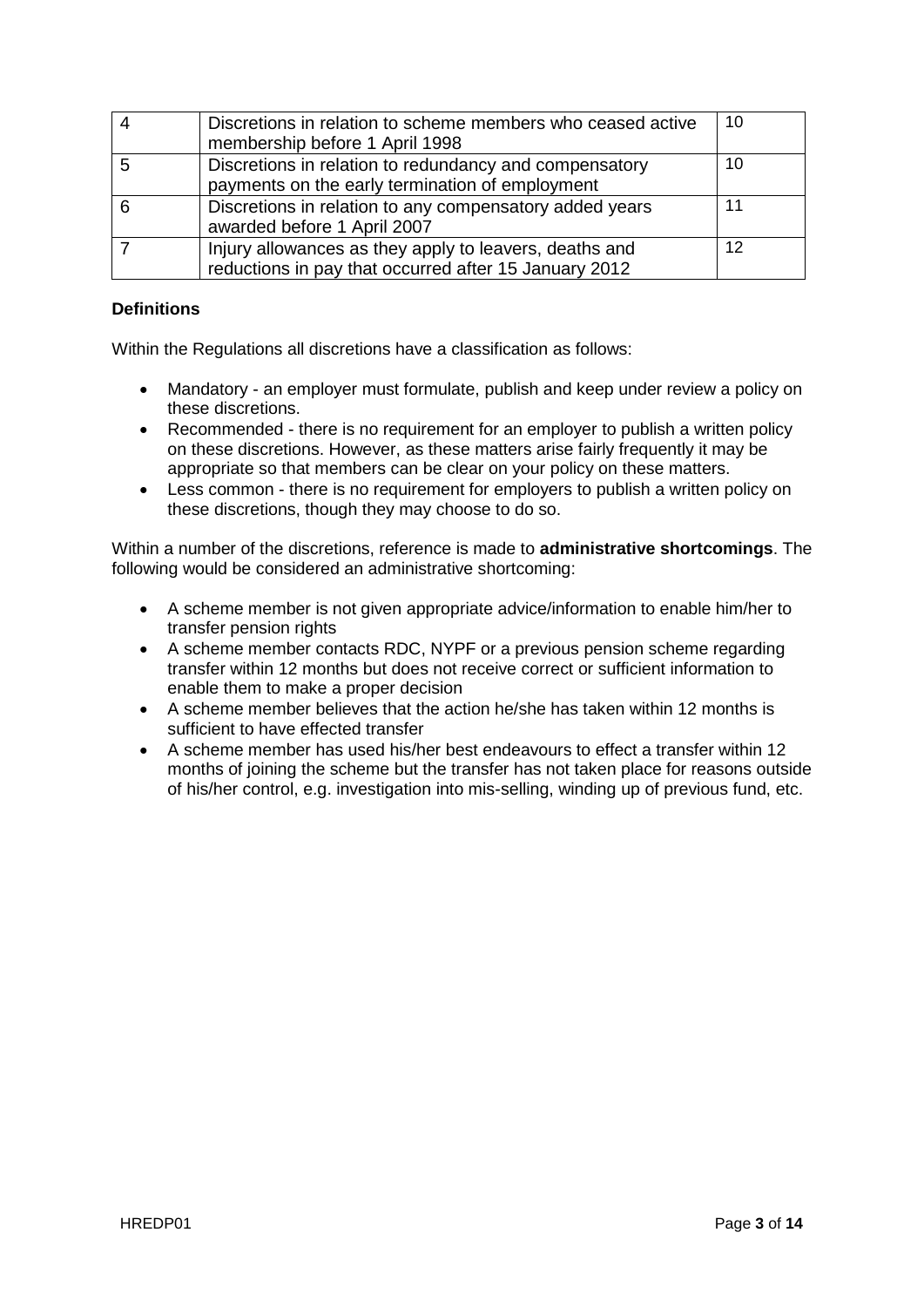| <b>SECTION 1</b> | Discretions applicable from 1 April 2014 in relation to post 31 March 2014 active members (excluding councillor members) |
|------------------|--------------------------------------------------------------------------------------------------------------------------|
|                  | and post 31 March 2014 leavers (excluding councillor members)                                                            |

## **Applicable Regulations:**

- **Abbr. Description**
- **R** Local Government Pension Scheme (LGPS) Regulations 2013 [SI 2013/2356]<br>**TP** LGPS (Transitional Provisions, Savings and Amendments) Regulations 2014 [S
- LGPS (Transitional Provisions, Savings and Amendments) Regulations 2014 [SI 2014/525]
- **A** LGPS (Administration) Regulations 2008 [SI 2008/239]
- **B** LGPS (Benefits, Membership and Contributions) Regulations 2007 (as amended) [SI 2007/1166]<br>**T** LGPS (Transitional Provisions) Regulations 2008 [SI 2008/238]
- **T** LGPS (Transitional Provisions) Regulations 2008 [SI 2008/238]
- **L** LGPS Regulations 1997 (as amended) [SI 1997/1612]

| <b>No</b>      | Area                                                                                                                                    | <b>Discretion</b>                                                                                                                                                                                                                                                          | <b>Regulation</b>           | <b>Policy</b>                                                                                                                                                                                                                                                                                                                                                                                                            |
|----------------|-----------------------------------------------------------------------------------------------------------------------------------------|----------------------------------------------------------------------------------------------------------------------------------------------------------------------------------------------------------------------------------------------------------------------------|-----------------------------|--------------------------------------------------------------------------------------------------------------------------------------------------------------------------------------------------------------------------------------------------------------------------------------------------------------------------------------------------------------------------------------------------------------------------|
|                | <b>Mandatory</b><br><b>Granting</b><br>additional pension                                                                               | Whether to grant additional pension to an active member<br>or within 6 months of ceasing to be an active member by<br>reason of redundancy or business efficiency (by up to<br>£6,500 p.a - figure at 1 April 2014. This is inflation<br>proofed annually)                 | <b>R31</b>                  | RDC will not grant additional pension to a member.                                                                                                                                                                                                                                                                                                                                                                       |
|                | <b>Mandatory</b><br><b>Shared cost</b><br><b>Additional</b><br><b>Pension</b><br><b>Contributions (to</b><br>buy additional<br>pension) | Whether, how much and in what circumstances to<br>contribute to a shared cost Additional Pension<br>Contributions (APC) scheme<br>A member can buy additional pension through an APC<br>contract. The discretion is whether the employer will<br>share the cost of the APC | R16(2)(e)<br>&<br>R16(4)(d) | RDC will contribute to Shared Cost APC Schemes<br>only when an employee has opted to buy back 'lost'<br>pension due to a period of authorised unpaid leave<br>(including sickness and child related leave) within 30<br>days of returning to work from that leave. In these<br>circumstances, the employee will pay one third of the<br>cost of the Shared Cost APC and the employer will<br>pay two thirds of the cost. |
| 3a             | <b>Mandatory</b>                                                                                                                        | Whether all or some benefits can be paid if an active<br>member aged 55 or over and with at least 2 years<br>qualifying service reduces their hours or grade (flexible<br>retirement)                                                                                      | R30(6) &<br>TP11(2)         | RDC will consider applications in accordance with its<br>policy on early/flexible retirement.                                                                                                                                                                                                                                                                                                                            |
| 3 <sub>b</sub> | <b>Flexible retirement</b>                                                                                                              | Whether to waive, in whole or in part, actuarial reduction<br>to benefits paid on flexible retirement                                                                                                                                                                      | R30(8)                      | RDC will not waive any actuarial reduction on<br>benefits paid on flexible retirement. All applications<br>for flexible retirement will be considered in line with<br>the process and criteria set out in RDC's policy on<br>early/flexible retirement.                                                                                                                                                                  |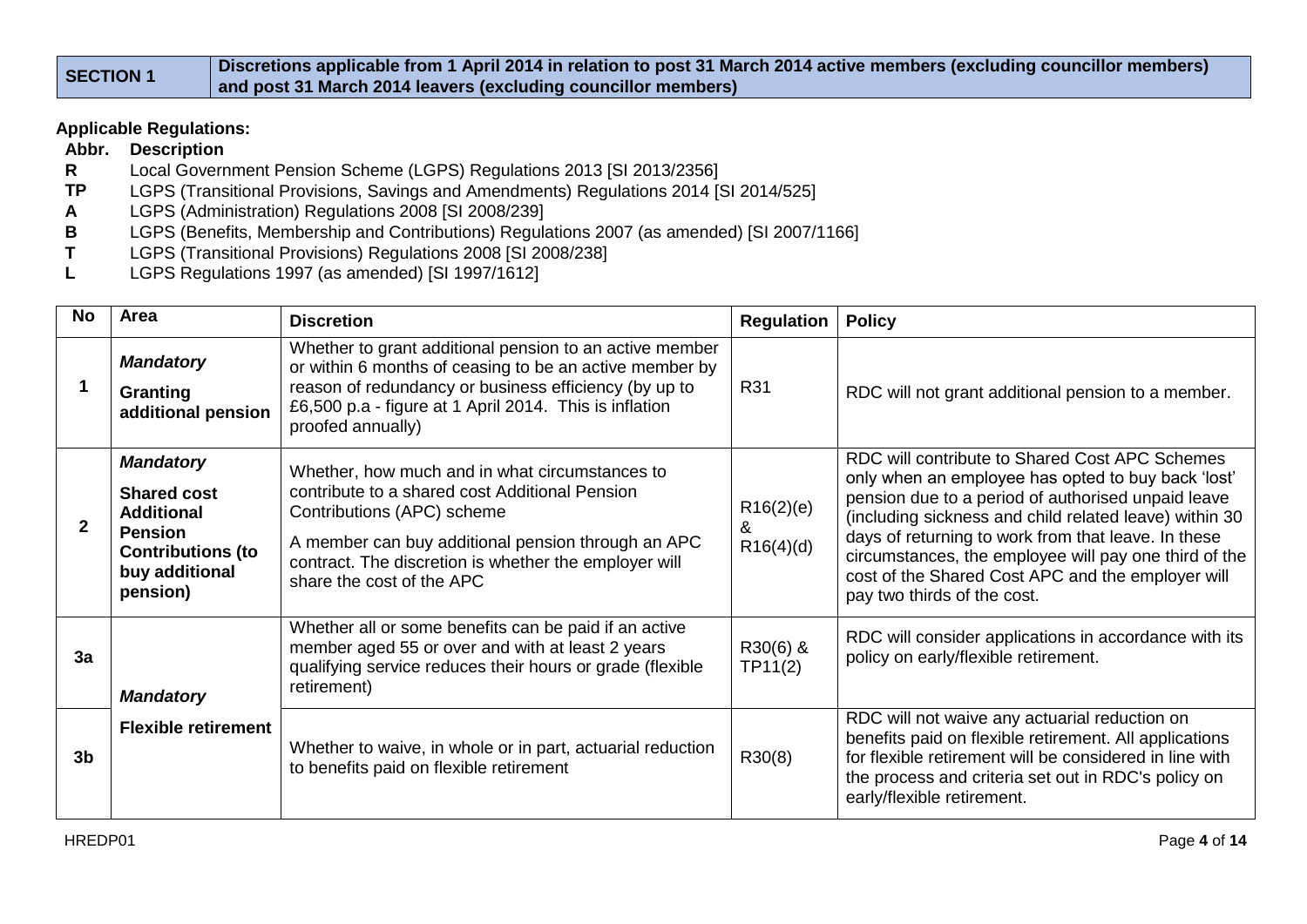| 4              | <b>Mandatory</b><br>85 Year Rule                              | Whether to "switch on" the 85 year rule for a member<br>voluntarily drawing benefits on or after age 55 and before<br>age 60 (other than on the grounds of flexible retirement).                                                                                                                                                                                                                               | TPSch 2,<br>para, 1(2)<br>&(1)(c)                           | RDC will not switch on the 85 Year Rule for any<br>employee voluntarily drawing benefits on or after age<br>55 and before age 60                           |
|----------------|---------------------------------------------------------------|----------------------------------------------------------------------------------------------------------------------------------------------------------------------------------------------------------------------------------------------------------------------------------------------------------------------------------------------------------------------------------------------------------------|-------------------------------------------------------------|------------------------------------------------------------------------------------------------------------------------------------------------------------|
|                |                                                               | Whether to waive any actuarial reduction for a member<br>voluntarily drawing benefits before normal pension age<br>other than on the grounds of flexible retirement (where<br>the member has both pre 1/4/14 and post 31/3/14<br>membership)<br>a) on compassionate grounds (pre 1/4/14 membership)<br>and in whole or in part on any grounds (post 31/3/14<br>membership) if the member was not in the Scheme |                                                             |                                                                                                                                                            |
| 5a             | <b>Mandatory</b><br><b>Waive Reduction</b>                    | before 1/10/06,<br>b) on compassionate grounds (pre 1/4/14 membership)<br>and in whole or in part on any grounds (post 31/3/14<br>membership) if the member was in the Scheme before<br>1/10/06, will not be 60 by 31/3/16 and will not attain 60<br>between 1/4/16 and 31/3/20 inclusive                                                                                                                      | $TP3(1)$ ,<br>TPSch 2<br>para 2(1) &<br>B30(5) &<br>B30A(5) | RDC will not waive any actuarial reduction arising<br>out of a voluntary early or flexible retirement.                                                     |
|                |                                                               | c) on compassionate grounds (pre 1/4/16 membership)<br>and in whole or in part on any grounds (post 31/3/16<br>membership) if the member was in the Scheme before<br>1/10/06 and will be 60 by 31/3/16                                                                                                                                                                                                         |                                                             |                                                                                                                                                            |
|                |                                                               | d) on compassionate grounds (pre 1/4/20 membership)<br>and in whole or in part on any grounds (post 31/3/20<br>membership) if the member was in the Scheme before<br>1/10/06, will not be 60 by 31/3/16 and will attain 60<br>between 1/4/16 and 31/3/20 inclusive                                                                                                                                             |                                                             |                                                                                                                                                            |
| 5 <sub>b</sub> | <b>Mandatory</b><br><b>Waive Reduction</b><br>(cont)          | Whether to waive, in whole or in part, actuarial reduction<br>on benefits which a member voluntarily draws before<br>normal pension age other than on the grounds of flexible<br>retirement (where the member only has post 31/3/14<br>membership)                                                                                                                                                             | R30(8)                                                      | RDC will not waive any actuarial reduction on<br>benefits paid which a member voluntarily draws<br>before normal pension age                               |
| 6              | <b>Recommended</b><br><b>Shared cost</b><br><b>Additional</b> | If a member has an authorised unpaid absence (not<br>including illness or injury, relevant child-related leave or<br>reserve forces service leave) and within 30 days of                                                                                                                                                                                                                                       | R <sub>16</sub> (16)                                        | RDC will extend the deadline for a member to elect<br>for a shared cost APC to 60 days or longer where<br>there is evidence of administrative shortcoming. |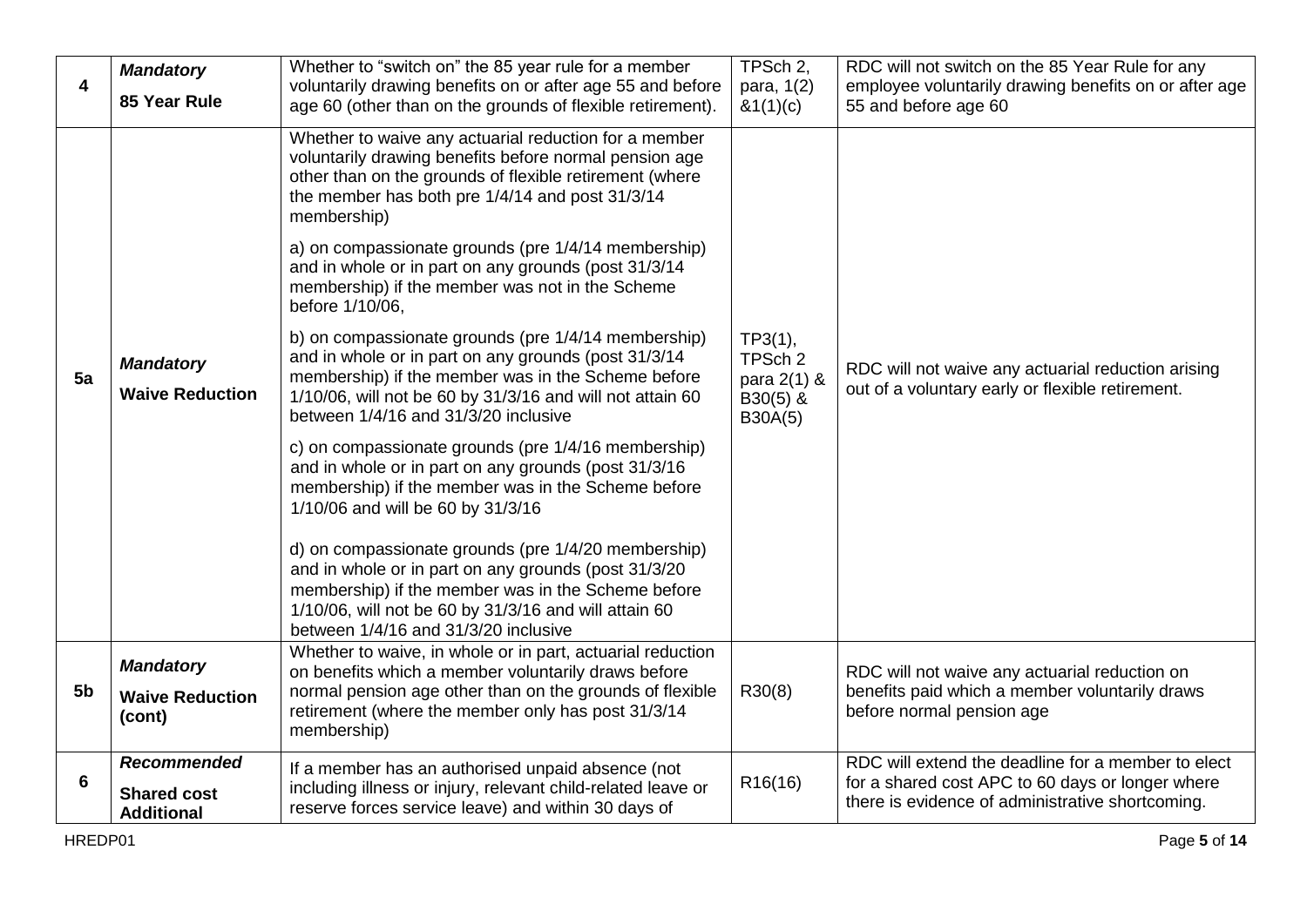|                | <b>Pension</b><br><b>Contributions (to</b><br>buy lost pension<br>following a period<br>of authorised<br>unpaid absence)                              | returning to work they elect to buy back the lost pension,<br>the employer must share the cost (2/3rds) The discretion<br>is whether to extend the 30 day deadline for a member to<br>elect for a shared cost APC                      |               |                                                                                                                                                                                                                                                                     |
|----------------|-------------------------------------------------------------------------------------------------------------------------------------------------------|----------------------------------------------------------------------------------------------------------------------------------------------------------------------------------------------------------------------------------------|---------------|---------------------------------------------------------------------------------------------------------------------------------------------------------------------------------------------------------------------------------------------------------------------|
| $\overline{7}$ | <b>Recommended</b><br><b>Transferring in</b><br>non LGPS pension<br>rights                                                                            | Extend normal time limit for acceptance of a transfer<br>value beyond 12 months from joining the LGPS                                                                                                                                  | R100(6)       | RDC will allow members to opt to transfer pension<br>rights beyond the 12 month period in exceptional<br>circumstances and/or if there is evidence of<br>administrative shortcomings.<br>The Administering Authority can provide guidance on<br>individual queries. |
| 8              | Recommended<br><b>Transferring in</b><br><b>LGPS pension</b><br>rights (only for pre<br>1 April 2014 re-<br>joiners)                                  | Whether to extend the 12 month option period for<br>aggregation of deferred benefits Care: This must match<br>your existing discretion under the 2008 Scheme.                                                                          | A16(4)(b)(ii) | RDC will only permit aggregation beyond 12 months<br>in exceptional circumstances and/or if there is<br>evidence of administrative shortcomings                                                                                                                     |
| 9a             | <b>Recommended</b><br><b>Transferring in</b><br><b>LGPS pension</b>                                                                                   | Whether to extend the 12 month option period for a<br>member to elect that deferred benefits should not be<br>aggregated with a new employment                                                                                         | R22(8)(b)     | RDC will only extend the 12 month option period<br>beyond 12 months in exceptional circumstances<br>and/or if there is evidence of administrative<br>shortcomings                                                                                                   |
| 9b             | rights (only for<br>post 1 April 2014<br>re-joiners)                                                                                                  | Whether to extend the 12 month option period for a<br>member to elect that deferred benefits should not be<br>aggregated with an ongoing concurrent employment                                                                         | R22(7)(b)     | RDC will only extend the 12 month option period<br>beyond 12 months in exceptional circumstances<br>and/or if there is evidence of administrative<br>shortcomings                                                                                                   |
| 10             | <b>Recommended</b><br><b>Transferring in</b><br><b>LGPS pension</b><br>rights (i.e. final<br>salary benefits<br>which will buy<br><b>CARE</b> pension | Whether to extend the 12 month option period for a<br>member (who did not become a member of the 2014<br>Scheme by virtue of TP5 (1)) to elect that pre 1 April<br>2014 deferred benefit should be aggregated with a new<br>employment | TP10(6)       | RDC will only permit aggregation beyond 12 months<br>in exceptional circumstances and/or if there is<br>evidence of administrative shortcomings                                                                                                                     |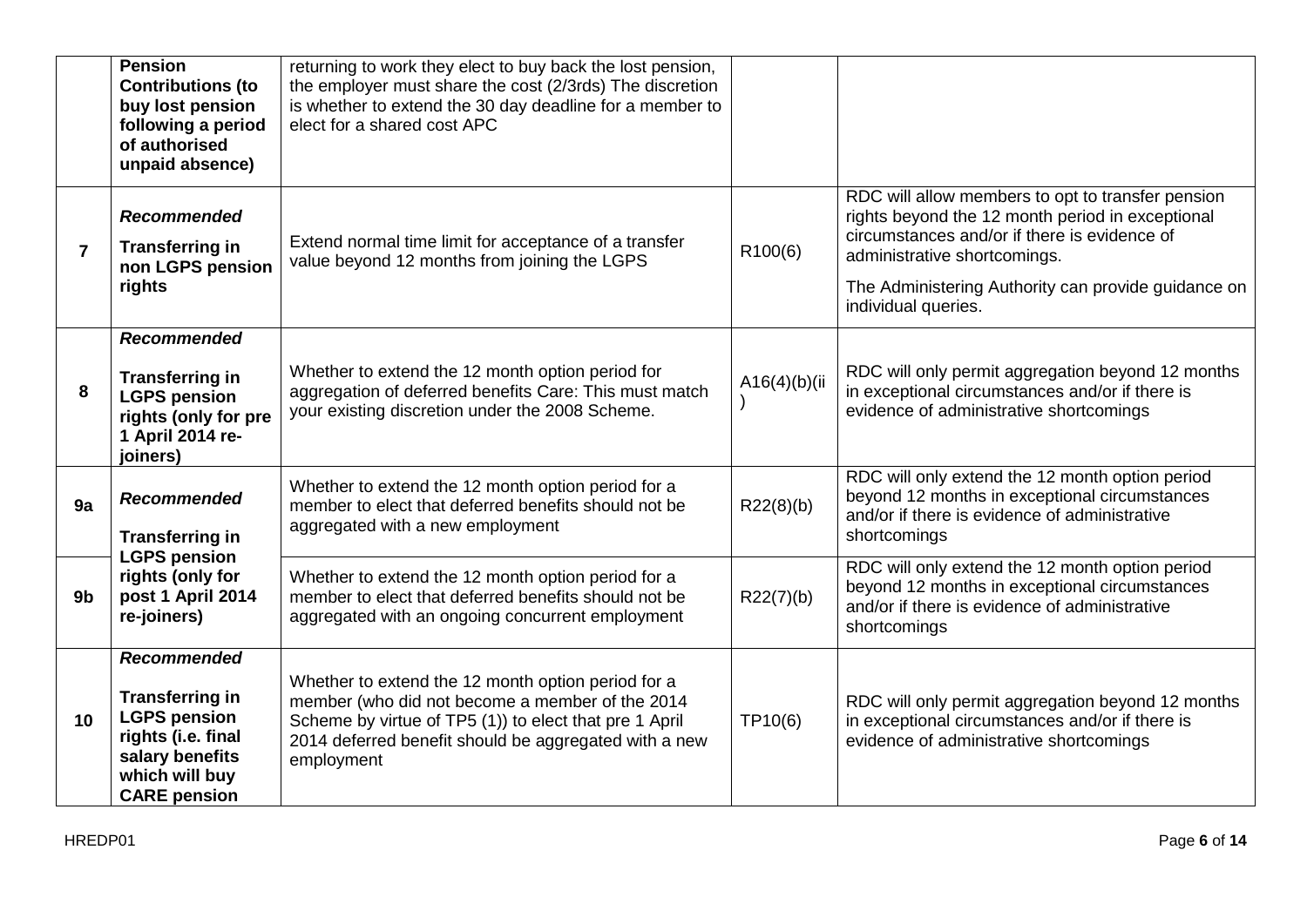|     | only for post 1<br>April 2014 re-<br>joiners)              |                                                                                                                                                                                                                                                                                                                                                                                 |                    |                                                                                                                                                                                                                                                                                                                                                                                                  |
|-----|------------------------------------------------------------|---------------------------------------------------------------------------------------------------------------------------------------------------------------------------------------------------------------------------------------------------------------------------------------------------------------------------------------------------------------------------------|--------------------|--------------------------------------------------------------------------------------------------------------------------------------------------------------------------------------------------------------------------------------------------------------------------------------------------------------------------------------------------------------------------------------------------|
|     | <b>Recommended</b><br><b>Employee</b><br>contribution rate | Employers to assess the relevant contribution band to<br>determine the rate of employee contribution. Banded<br>contribution rates for employees are based on actual<br>pensionable pay received and not whole time equivalent<br>salary. Employers to allocate appropriate band at each 1<br>April and determine other circumstances in which the<br>banding will be reviewed. | $R9(1)$ &<br>R9(3) | On 1st April each year, RDC will allocate the<br>appropriate band for all members' pensionable pay<br>based on the previous years' pensionable pay and<br>include incremental progression and cost of living<br>increases where known as at 1 April.                                                                                                                                             |
|     |                                                            |                                                                                                                                                                                                                                                                                                                                                                                 |                    | This will not change during the financial year unless<br>there is a post change or cessation of salary<br>protection arising from that change, or a pay award<br>which cannot be applied on 1 April.                                                                                                                                                                                             |
| 11  |                                                            |                                                                                                                                                                                                                                                                                                                                                                                 |                    | This would include a pay award which is being<br>applied retrospectively to 1 April or a pay award<br>which applies from a date other than 1 April. For new<br>posts commencing during the year, their band will<br>depend on starting salary.                                                                                                                                                   |
|     |                                                            |                                                                                                                                                                                                                                                                                                                                                                                 |                    | Only permanent changes to pensionable pay will<br>result in re banding. If members have variable or nil<br>hours contracts, the relevant band will be based on<br>an assessment of the total pensionable pay received<br>in the previous year.                                                                                                                                                   |
|     |                                                            |                                                                                                                                                                                                                                                                                                                                                                                 |                    | For new variable or nil hours posts, banding will be<br>based on the whole time equivalent salary, and<br>reviewed 6 months after appointment to ensure the<br>correct band has been allocated (based on total<br>pensionable pay in their first 6 months). If any<br>member believes this would be inaccurate, they<br>should ask their Line Manager to contact ESS for<br>further information. |
| 12a | <b>Recommended</b>                                         | In determining APP, whether a lump sum payment made<br>in the previous 12 months is a "regular lump sum"                                                                                                                                                                                                                                                                        | R21(5)             | RDC would include lump sum payments in the<br>calculation of APP where there is evidence that the<br>lump sums were regularly received.                                                                                                                                                                                                                                                          |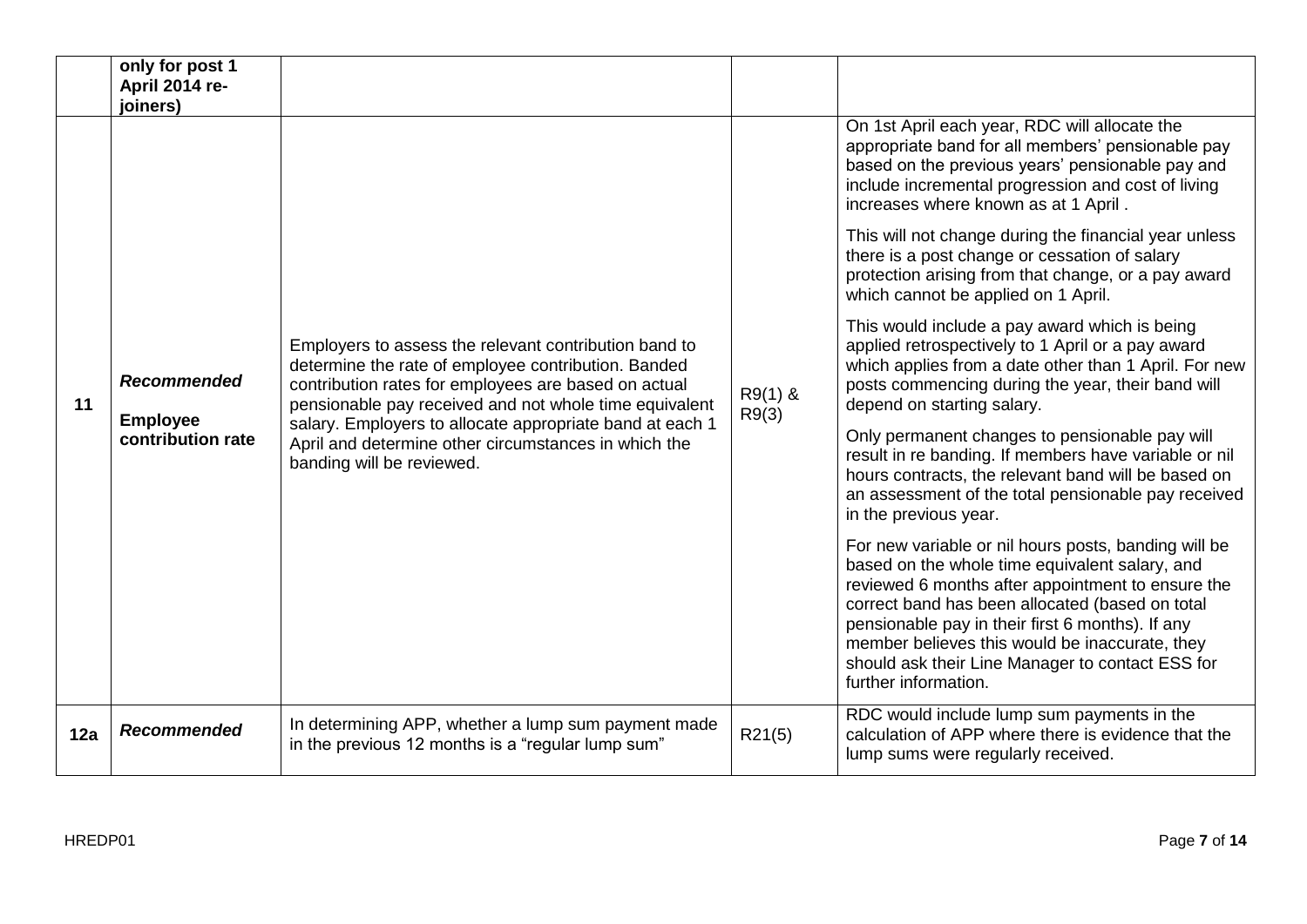| 12 <sub>b</sub> | Assumed<br><b>Pensionable Pay</b><br>(APP) | Where in the employer's opinion, the pensionable pay<br>received in relation to an employment (adjusted to reflect<br>any lump sum payments if appropriate) in the 3 months<br>(or 12 weeks if not paid monthly) before the start of APP,<br>is materially lower than the level of pensionable pay the<br>member would have normally received The discretion is<br>whether to substitute a higher level of pensionable pay<br>by taking into account the pensionable pay received by<br>the member in the previous 12 months | R21(5A) &<br>R21(5B) | RDC will allow the substitution of a higher level of<br>pensionable pay assessed over the previous 12<br>month period. |
|-----------------|--------------------------------------------|------------------------------------------------------------------------------------------------------------------------------------------------------------------------------------------------------------------------------------------------------------------------------------------------------------------------------------------------------------------------------------------------------------------------------------------------------------------------------------------------------------------------------|----------------------|------------------------------------------------------------------------------------------------------------------------|
|-----------------|--------------------------------------------|------------------------------------------------------------------------------------------------------------------------------------------------------------------------------------------------------------------------------------------------------------------------------------------------------------------------------------------------------------------------------------------------------------------------------------------------------------------------------------------------------------------------------|----------------------|------------------------------------------------------------------------------------------------------------------------|

| <b>SECTION 2</b> | Discretions in relation to scheme members (excluding councillor members) who ceased active membership on or |
|------------------|-------------------------------------------------------------------------------------------------------------|
|                  | after 1 April 2008 and before 1 April 2014                                                                  |

**Applicable Regulations:**

## **Abbr. Description**

- **A** LGPS (Administration) Regulations 2008 [SI 2008/239]
- **B** LGPS (Benefits, Memberships and Contributions) Regulations 2007 (as amended) [SI 2007/1166]<br>**T** LGPS (Transitional Provisions) Regulations 2008 [SI 2008/238]
- **T** LGPS (Transitional Provisions) Regulations 2008 [SI 2008/238]
- **TP** LGPS (Transitional Provisions, Savings and Amendment) Regulations 2014 [SI 2014/525]
- **R** LGPS Regulations 2013 [SI 2013/2356]<br> **L** LGPS 1997 (as amended) [1997/1612]
- **L** LGPS 1997 (as amended) [1997/1612]

| No  | Area                                       | <b>Discretion</b>                                                                                                                                                                                                | <b>Regulation</b>                   | <b>Policy</b>                                                                                                                                         |
|-----|--------------------------------------------|------------------------------------------------------------------------------------------------------------------------------------------------------------------------------------------------------------------|-------------------------------------|-------------------------------------------------------------------------------------------------------------------------------------------------------|
| 13а | <b>Mandatory</b>                           | Whether to "switch on" the 85 year rule for a member<br>voluntarily drawing benefits on or after age 55 and before<br>age 60                                                                                     | TPSch 2, para<br>$1(2)$ & $1(1)(c)$ | RDC will not switch on the 85 Year Rule for any<br>deferred member voluntarily drawing benefits on<br>or after age 55 and before age 60               |
| 13b | 85 Year Rule                               | Whether to "switch on" the 85 year rule for a pensioner<br>member with deferred benefits (i.e. a suspended tier 3 ill<br>health pensioner) voluntarily drawing benefits on or after<br>age 55 and before age 60, | TPSch 2, para<br>$1(2)$ & $1(1)(c)$ | RDC will not switch on the 85 Year Rule for any<br>deferred member voluntarily drawing benefits on<br>or after age 55 and before age 60               |
| 14  | <b>Mandatory</b><br><b>Waive reduction</b> | Whether to waive, on compassionate grounds, the<br>actuarial reduction applied to deferred benefits paid early<br>under B30 (member)                                                                             | <b>B30(5) TPSch</b><br>2, para 2(1) | Applications from deferred Pensioners will only be<br>considered on compassionate grounds, taking<br>into account the costs of waiving any reduction. |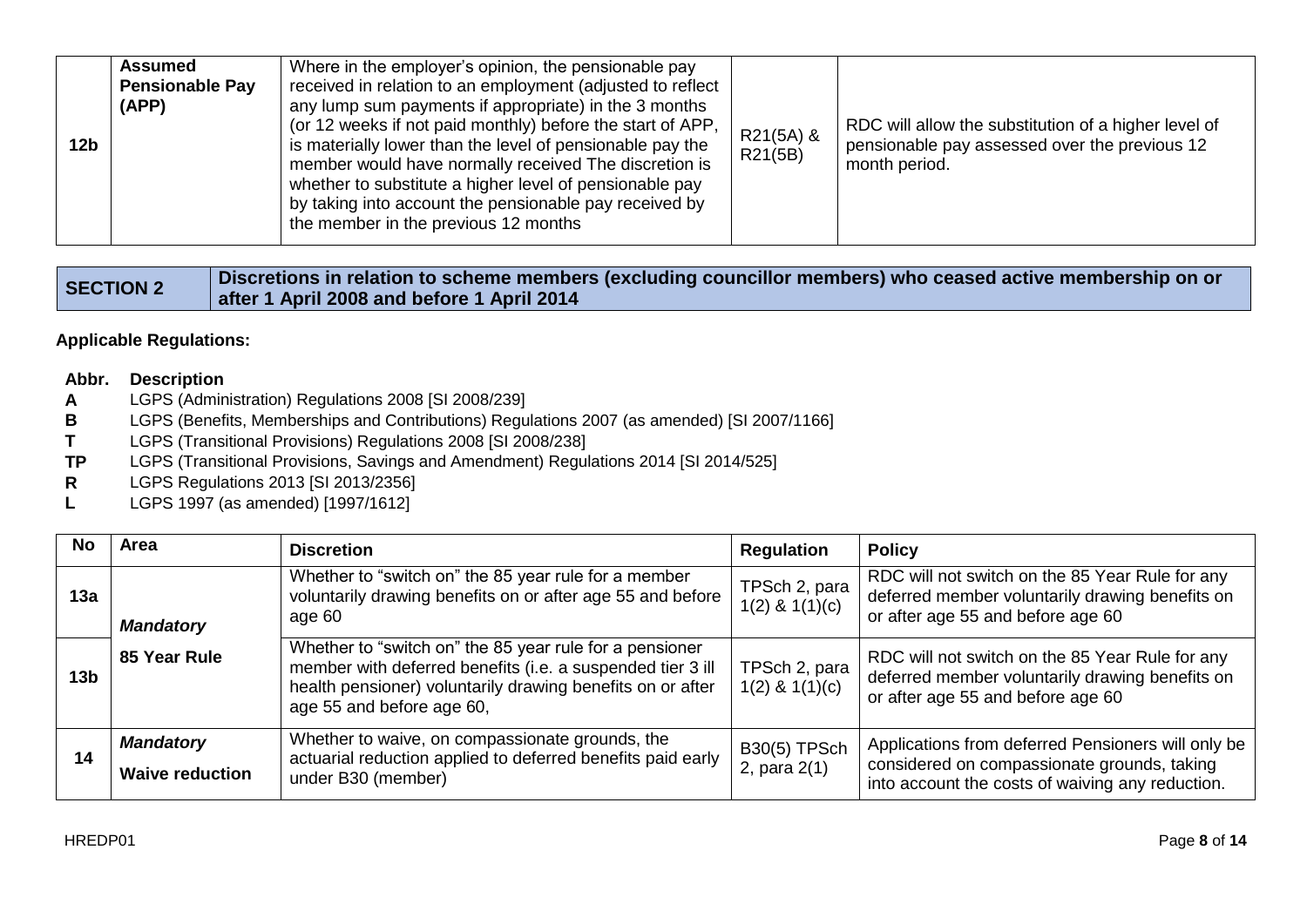|    |                                            |                                                                                                                                                                                                                |                                  | All applications will be considered by the Strategic  <br><b>Management Board</b>                                                                                                                                                   |
|----|--------------------------------------------|----------------------------------------------------------------------------------------------------------------------------------------------------------------------------------------------------------------|----------------------------------|-------------------------------------------------------------------------------------------------------------------------------------------------------------------------------------------------------------------------------------|
| 15 | <b>Mandatory</b><br><b>Waive reduction</b> | Whether to waive, on compassionate grounds, the<br>actuarial reduction applied to benefits paid early under<br>B30A (pensioner member with deferred benefits, i.e. a<br>suspended tier 3 ill health pensioner) | B30A(5)<br>TPSch 2, para<br>2(1) | Applications from deferred Pensioners will only be<br>considered on compassionate grounds, taking<br>into account the costs of waiving any reduction.<br>All applications will be considered by the Strategic  <br>management Board |

|           | Discretions in relation to:                                                                             |
|-----------|---------------------------------------------------------------------------------------------------------|
| SECTION 3 | councillor members who ceased active membership on or after 1 April 1998., and                          |
|           | any other scheme members who ceased active membership on or after 1 April 1998. and before 1 April 2008 |

# **Applicable Regulations:**

#### **Abbr. Description**

- **A** LGPS (Administration) Regulations 2008 [SI 2008/239]
- **B** LGPS (Benefits, Memberships and Contributions) Regulations 2007 (as amended) [SI 2007/1166]<br>**T** LGPS (Transitional Provisions) Regulations 2008 [SI 2008/238]
- **T** LGPS (Transitional Provisions) Regulations 2008 [SI 2008/238]<br> **TP** LGPS (Transitional Provisions, Savings and Amendment) Regul
- LGPS (Transitional Provisions, Savings and Amendment) Regulations 2014 [SI 2014/525]
- **R** LGPS Regulations 2013 [SI 2013/2356]
- **L** LGPS 1997 (as amended) [1997/1612]

| No | Area                                                                                                 | <b>Discretion</b>                                                                                                                                                                                                                                                                                                   | <b>Regulation</b>                   | <b>Policy</b>                                                                   |
|----|------------------------------------------------------------------------------------------------------|---------------------------------------------------------------------------------------------------------------------------------------------------------------------------------------------------------------------------------------------------------------------------------------------------------------------|-------------------------------------|---------------------------------------------------------------------------------|
| 16 | <b>Mandatory</b><br><b>Employer consent</b><br>retirement                                            | Grant application for early payment of deferred benefits<br>on or after age 50 and before age 55                                                                                                                                                                                                                    | L31(2)                              | RDC will not grant early payment of deferred<br>benefits before the age of 55   |
| 17 | <b>Mandatory</b><br><b>Waive reduction</b>                                                           | Waive, on compassionate grounds, the actuarial<br>reduction applied to deferred benefits paid early                                                                                                                                                                                                                 | $L31(5)$ &<br>TPSch 2, para<br>2(1) | RDC will not waive actuarial reduction on<br>deferred benefits paid early.      |
| 18 | <b>Mandatory</b><br><b>Employer consent</b><br>at Normal<br><b>Retirement Date</b><br>for optant out | Where a member who opted out of the scheme<br>continues to be employed by a Scheme employer, the<br>member is only entitled to receive their benefits at NRD if<br>their employer consents to them doing so (in respect of a<br>member who opted out of the scheme after 31 March<br>1998 and before 1 April 2008). | L31(7A)                             | RDC will agree to optants out being able to get<br>benefits paid from their NRD |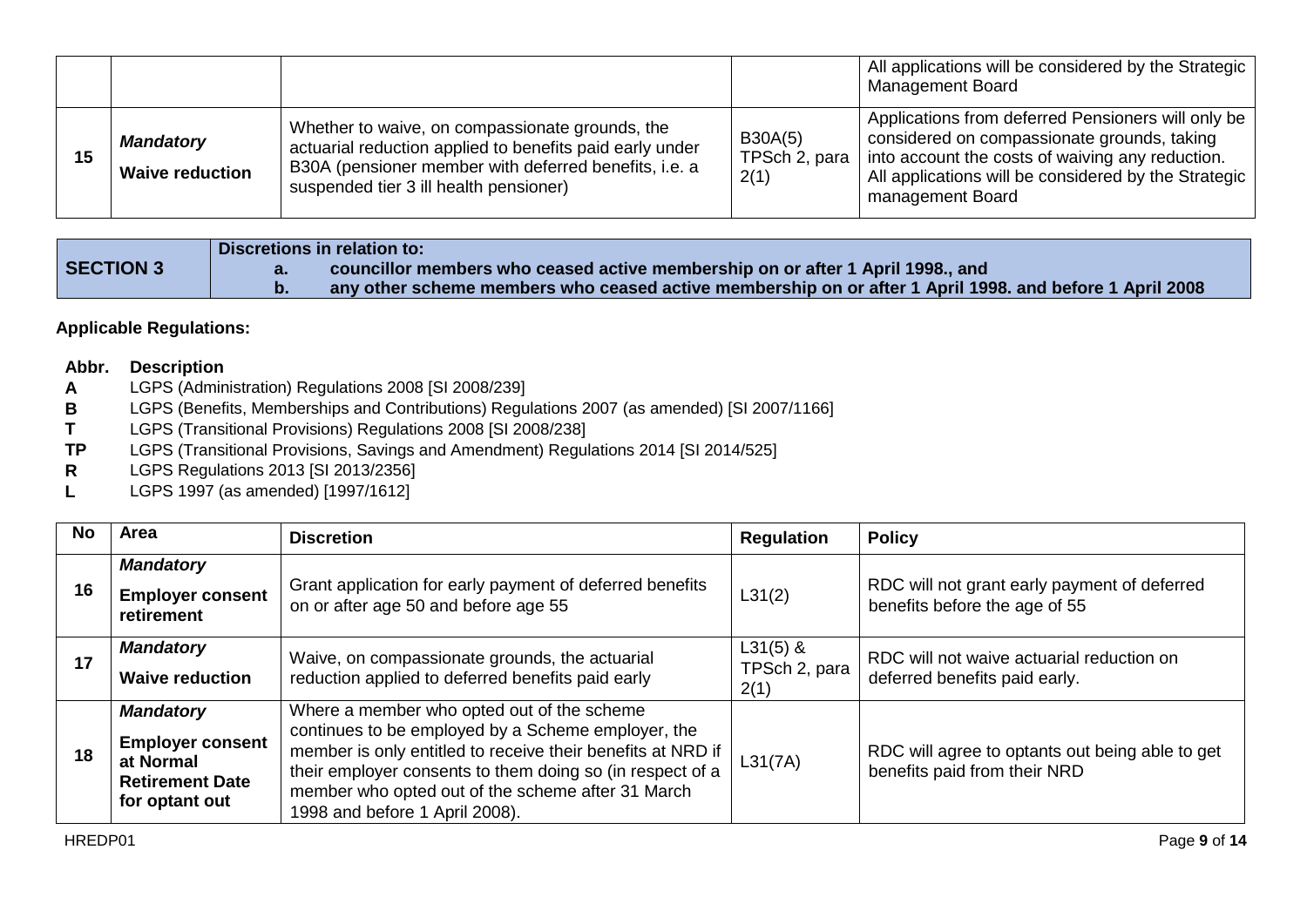|    | <b>Mandatory</b> | Whether to "switch on" the 85 year rule for a member      |                    | TPSch 2, para   RDC will not switch on the 85 Year Rule for any |
|----|------------------|-----------------------------------------------------------|--------------------|-----------------------------------------------------------------|
| 19 | 85 Year Rule     | with deferred benefits voluntarily drawing benefits on or | $1(2)$ & $1(1)(f)$ | deferred member voluntarily drawing benefits on                 |
|    |                  | after age 55 and before age 60                            | & R60              | or after age 55 and before age 60                               |

**SECTION 4 Discretions in relation to scheme members who ceased active membership before 1 April 1998**

#### **Applicable Regulations:**

#### **Abbr. Description**

- LGPS Regulations 1995 (as amended) [SI 1995/1019]
- **L** LGPS Regulations 1997 (as amended) [SI 1997/1612]
- **TL** LGPS (Transitional Provisions) Regulations 1997 (SI 1997/1613)<br>**TP** LGPS (Transitional Provisions, Savings and Amendment) Regula
- **TP** LGPS (Transitional Provisions, Savings and Amendment) Regulations 2014 [SI 2014/525]
- **R** LGPS 2013 [SI 2013/2356]

|    | <b>Area</b>                                               | <b>Discretion</b>                                                                                       | <b>Regulation</b>                           | <b>Policy</b>                                                                                                                                                                 |
|----|-----------------------------------------------------------|---------------------------------------------------------------------------------------------------------|---------------------------------------------|-------------------------------------------------------------------------------------------------------------------------------------------------------------------------------|
| 20 | <b>Mandatory</b><br><b>Employer consent</b><br>retirement | Grant application for early payment of deferred benefits<br>on or after age 50 on compassionate grounds | TP3(5A)(vi)<br>TL4 & L106(1)<br>& D11(2)(c) | RDC will not grant applications for early payment<br>of deferred benefits between the ages of 50 and<br>55. Over the age of 55, RDC will consider on a<br>case by case basis. |

**SECTION 5 Discretions in relation to redundancy and compensatory payments on the early termination of employment**

#### **Applicable Regulations:**

Local Government (Early Termination of Employment) (Discretionary Compensation) (England and Wales) Regulations 2006 (as amended) [SI 2006/2914]

| No | <b>Area</b>                                                          | <b>Discretion</b>                                                                                       | <b>Regulation</b> | <b>Policy</b>                                                                                                                                         |
|----|----------------------------------------------------------------------|---------------------------------------------------------------------------------------------------------|-------------------|-------------------------------------------------------------------------------------------------------------------------------------------------------|
| 21 | <b>Mandatory</b><br><b>Redundancy Pay</b><br>on actual week's<br>pay | To base redundancy payments on an actual weeks pay<br>where this exceeds the statutory week's pay limit |                   | RDC redundancy policy<br>Actual weekly pay will be used to calculate<br>the redundancy payments for all Ryedale<br><b>District Council employees.</b> |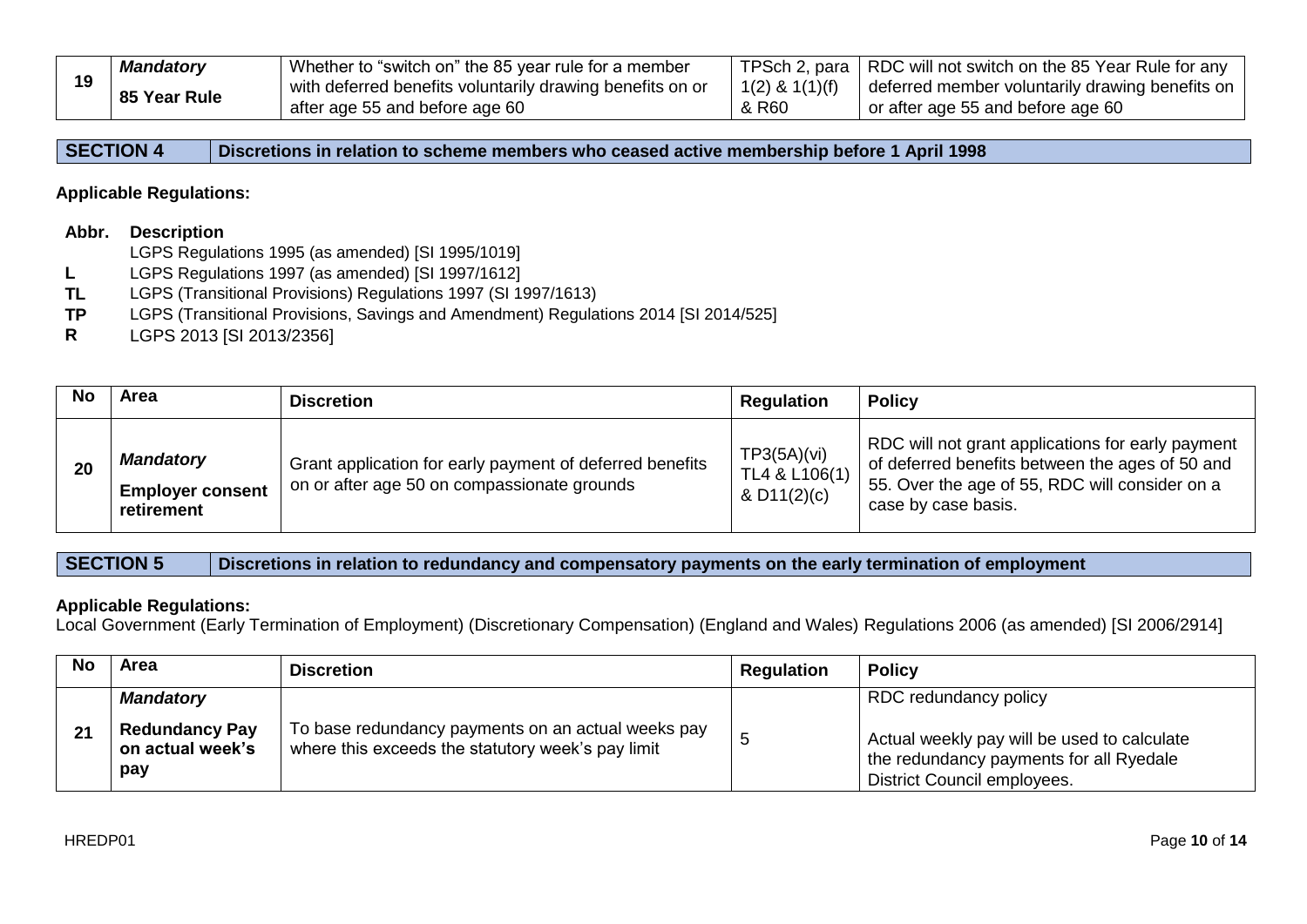| 22 | <b>Mandatory</b><br>Lump sum<br>compensation | To award lump sum compensation of up to 104 weeks'<br>pay in cases of redundancy, termination of employment<br>on efficiency grounds, or cessation of a joint appointment | -6 | RDC redundancy policy<br>Lump sum compensation payments will be made<br>to all employees. Severance payments will be<br>calculated by applying a multiplier of 1.5 to each<br>completed year of service, up to a maximum of 20<br>years' service (30 weeks).<br>For employees affected by TUPE<br>regulations, RDC will take legal advice where<br>appropriate. |
|----|----------------------------------------------|---------------------------------------------------------------------------------------------------------------------------------------------------------------------------|----|-----------------------------------------------------------------------------------------------------------------------------------------------------------------------------------------------------------------------------------------------------------------------------------------------------------------------------------------------------------------|
|----|----------------------------------------------|---------------------------------------------------------------------------------------------------------------------------------------------------------------------------|----|-----------------------------------------------------------------------------------------------------------------------------------------------------------------------------------------------------------------------------------------------------------------------------------------------------------------------------------------------------------------|

**SECTION 6 Discretions in relation to any compensatory added years awarded before 1 April 2007**

## **Applicable Regulations:**

Local Government (Early Termination of Employment) (Discretionary Compensation) (England and Wales) Regulations 2000 (as amended) [SI 2000/1410]

| No  | Area                                                                                | <b>Discretion</b>                                                                                                                                                          | <b>Regulation</b> | <b>Policy</b>                                                                                                                            |
|-----|-------------------------------------------------------------------------------------|----------------------------------------------------------------------------------------------------------------------------------------------------------------------------|-------------------|------------------------------------------------------------------------------------------------------------------------------------------|
| 23  | <b>Mandatory</b><br><b>Abatement during</b><br>re-employment                        | Whether and to what extent to reduce or suspend the<br>member's annual compensatory added years (CAY)<br>payment during any period of re-employment in local<br>government | 17                | RDC will make a determination after consultation<br>with the administering Authority and having<br>regard to the date of original award. |
| 24  | <b>Mandatory</b><br><b>Reduction</b><br>following<br>cessation of re-<br>employment | How to reduce the member's annual CAY payment<br>following the cessation of a period of re-employment in<br>local government                                               | 19                | RDC will make a determination after consultation<br>with the administering Authority and having<br>regard to the date of original award. |
| 25  | <b>Mandatory</b><br><b>Apportionment of</b><br>survivor benefit                     | How to apportion any surviving spouse's or civil partner's<br>annual CAY payment where the deceased person is<br>survived by more than one spouse or civil partner         | 21(4)             | RDC will consider on a case by case basis.                                                                                               |
| 26a | <b>Mandatory</b>                                                                    | Whether, in respect of the spouse of a person who<br>ceased employment before 1 April 1998 and where the<br>spouse or civil partner remarries, enters into a new civil     | 21(7)             | RDC will consider on a case by case basis                                                                                                |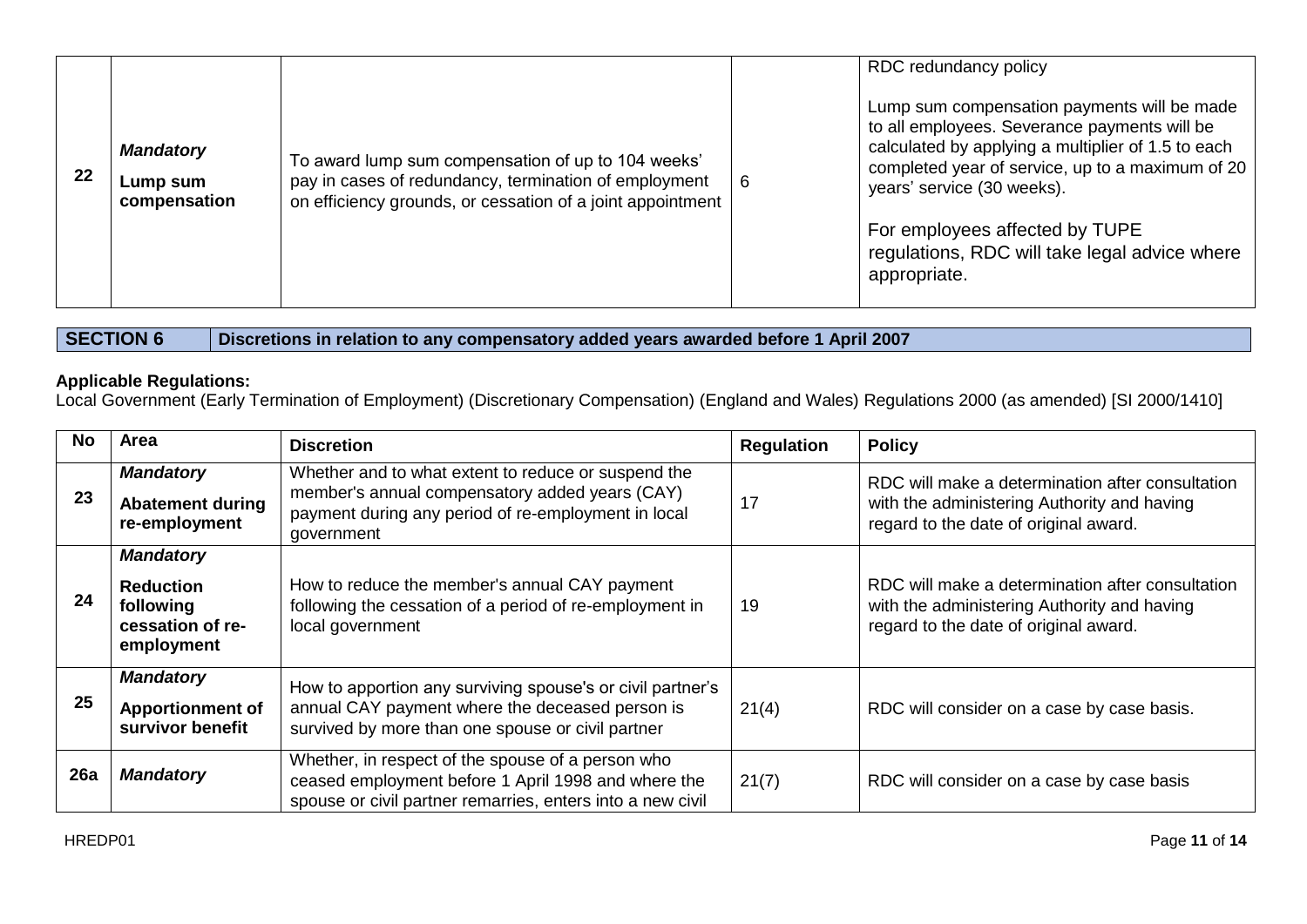|     | <b>Effects of</b><br>remarriage, new<br>civil partnership<br>or co-habitation | partnership or cohabits after 1 April 1998, the normal<br>pension suspension rules should be disapplied i.e.<br>whether the spouse's or civil partner's annual CAY<br>payments should continue to be paid                                                                                                                                                                                                                                                                                                                                                                                                                     |       |                                                                                                                                            |
|-----|-------------------------------------------------------------------------------|-------------------------------------------------------------------------------------------------------------------------------------------------------------------------------------------------------------------------------------------------------------------------------------------------------------------------------------------------------------------------------------------------------------------------------------------------------------------------------------------------------------------------------------------------------------------------------------------------------------------------------|-------|--------------------------------------------------------------------------------------------------------------------------------------------|
| 26b | on survivor's<br>compensation<br>payments                                     | If, under the preceding decision, the authority's policy is<br>to apply the normal suspension rules, whether the<br>spouse's or civil partner's annual CAY payment should<br>be reinstated after the end of the remarriage, new civil<br>partnership or cohabitation                                                                                                                                                                                                                                                                                                                                                          | 21(5) | If RDC determined to suspend such payment, it<br>will reinstate after the end of the remarriage, new<br>civil partnership or cohabitation. |
| 26c |                                                                               | Whether, in respect of the spouse or civil partner of a<br>person who ceased employment before 1 April 1998 and<br>where the spouse or civil partner remarries or cohabits or<br>enters into a civil partnership on or after 1 April 1998 with<br>another person who is also entitled to a spouse's or civil<br>partners annual CAY payment, the normal rule requiring<br>one of them to forego payment whilst the period of<br>marriage, civil partnership or co-habitation lasts, should<br>be disapplied i.e. whether the spouses' or civil partners'<br>annual CAY payments should continue to be paid to both<br>of them | 21(7) | RDC will consider on a case by case basis.                                                                                                 |

**SECTION 7 Injury allowances as they apply to leavers, deaths and reductions in pay that occurred after 15 January 2012**

# **Applicable Regulations:**

Discretions under the Local Government (Discretionary Payments) (Injury Allowances) Regulations 2011[SI 2011/2954]

| No              | <b>Area</b>                                  | <b>Discretion</b>                                                                                                                                                                              | <b>Regulation</b> | <b>Policy</b>                            |
|-----------------|----------------------------------------------|------------------------------------------------------------------------------------------------------------------------------------------------------------------------------------------------|-------------------|------------------------------------------|
| 27a             | <b>Mandatory</b><br><b>Injury Allowances</b> | Whether to grant an injury allowance following reduction<br>in remuneration as a result of sustaining an injury or<br>contracting a disease in the course of carrying out duties<br>of the job | 3(1)              | RDC does not grant any injury allowance. |
| 27 <sub>b</sub> |                                              | Amount of injury allowance following reduction in<br>remuneration as a result of sustaining an injury or<br>contracting a disease in the course of carrying out duties<br>of the job           | $3(4)$ & 8        | RDC does not grant any injury allowance. |
| 27c             |                                              | Determine whether person continues to be entitled to an<br>injury allowance awarded under regulation 3(1)                                                                                      | 3(2)              | RDC does not grant any injury allowance. |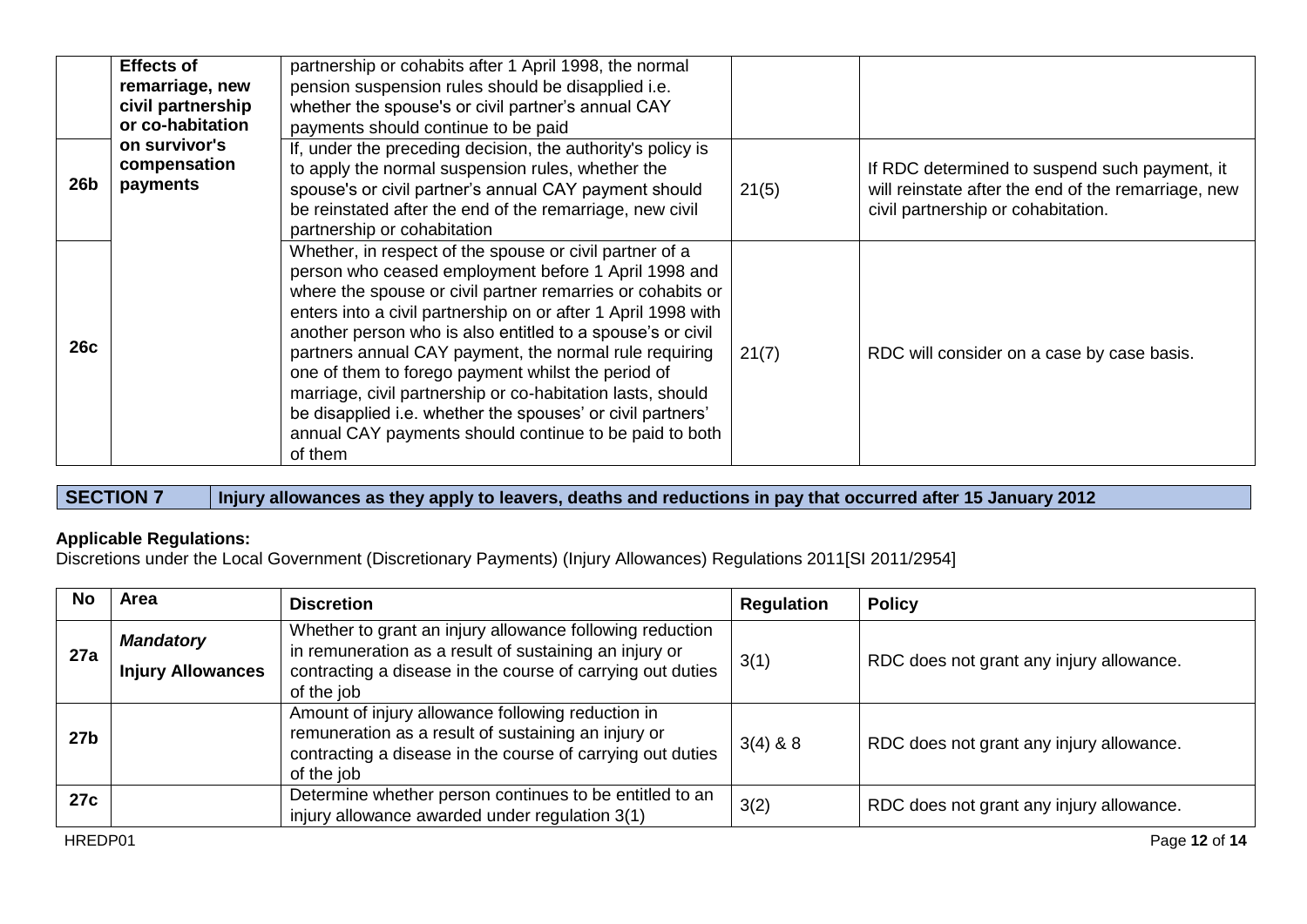| (reduction in remuneration as a result of sustaining an                                                                       |                                          |
|-------------------------------------------------------------------------------------------------------------------------------|------------------------------------------|
| injury or contracting a disease in the course of carrying                                                                     |                                          |
| out duties of the job).                                                                                                       |                                          |
| Whether to grant an injury allowance following cessation                                                                      |                                          |
| of employment as a result of permanent incapacity<br><b>27d</b><br>4(1)<br>RDC does not grant any injury allowance.           |                                          |
| caused by sustaining an injury or contracting a disease                                                                       |                                          |
| in the course of carrying out duties of the job.                                                                              |                                          |
| Amount of injury allowance following cessation of                                                                             |                                          |
| employment as a result of permanent incapacity caused<br><b>27e</b><br>$4(3)$ & 8<br>RDC does not grant any injury allowance. |                                          |
| by sustaining an injury or contracting a disease in the                                                                       |                                          |
| course of carrying out duties of the job                                                                                      |                                          |
| Determine whether person continues to be entitled to an                                                                       |                                          |
| 27f<br>injury allowance awarded under regulation 4(1) (loss of<br>4(2)<br>RDC does not grant any injury allowance.            |                                          |
| employment through permanent incapacity)                                                                                      |                                          |
| Whether to suspend or discontinue injury allowance                                                                            |                                          |
| awarded under regulation 4(1) (loss of employment<br>27g                                                                      | RDC does not grant any injury allowance. |
| through permanent incapacity) if person secures paid<br>4(5)                                                                  |                                          |
| employment for not less than 30 hours per week for a                                                                          |                                          |
| period of not less than 12 months.                                                                                            |                                          |
| Whether to grant an injury allowance following cessation<br>RDC does not grant any injury allowance.                          |                                          |
| of employment with entitlement to immediate LGPS                                                                              |                                          |
| pension where a regulation 3 payment (reduction in                                                                            |                                          |
| remuneration as a result of sustaining an injury or<br>27h<br>6(1)                                                            |                                          |
| contracting a disease in the course of carrying out duties                                                                    |                                          |
| of the job) was being made at date of cessation of                                                                            |                                          |
| employment but regulation 4 (loss of employment<br>through permanent incapacity) does not apply                               |                                          |
| Determine amount of any injury allowance to be paid<br>RDC does not grant any injury allowance.                               |                                          |
| 27i<br>under regulation 6(1) (payment of injury allowance<br>6(1)                                                             |                                          |
| following cessation of employment)                                                                                            |                                          |
| Determine whether and when to cease payment of an<br>RDC does not grant any injury allowance.                                 |                                          |
| 27j<br>injury allowance payable under regulation 6(1) (payment<br>6(2)                                                        |                                          |
| of injury allowance following cessation of employment).                                                                       |                                          |
| Whether to grant an injury allowance to the spouse, civil<br>RDC does not grant any injury allowance.                         |                                          |
| 27k<br>partner, co-habiting partner or dependent of an<br>7(1)                                                                |                                          |
|                                                                                                                               |                                          |